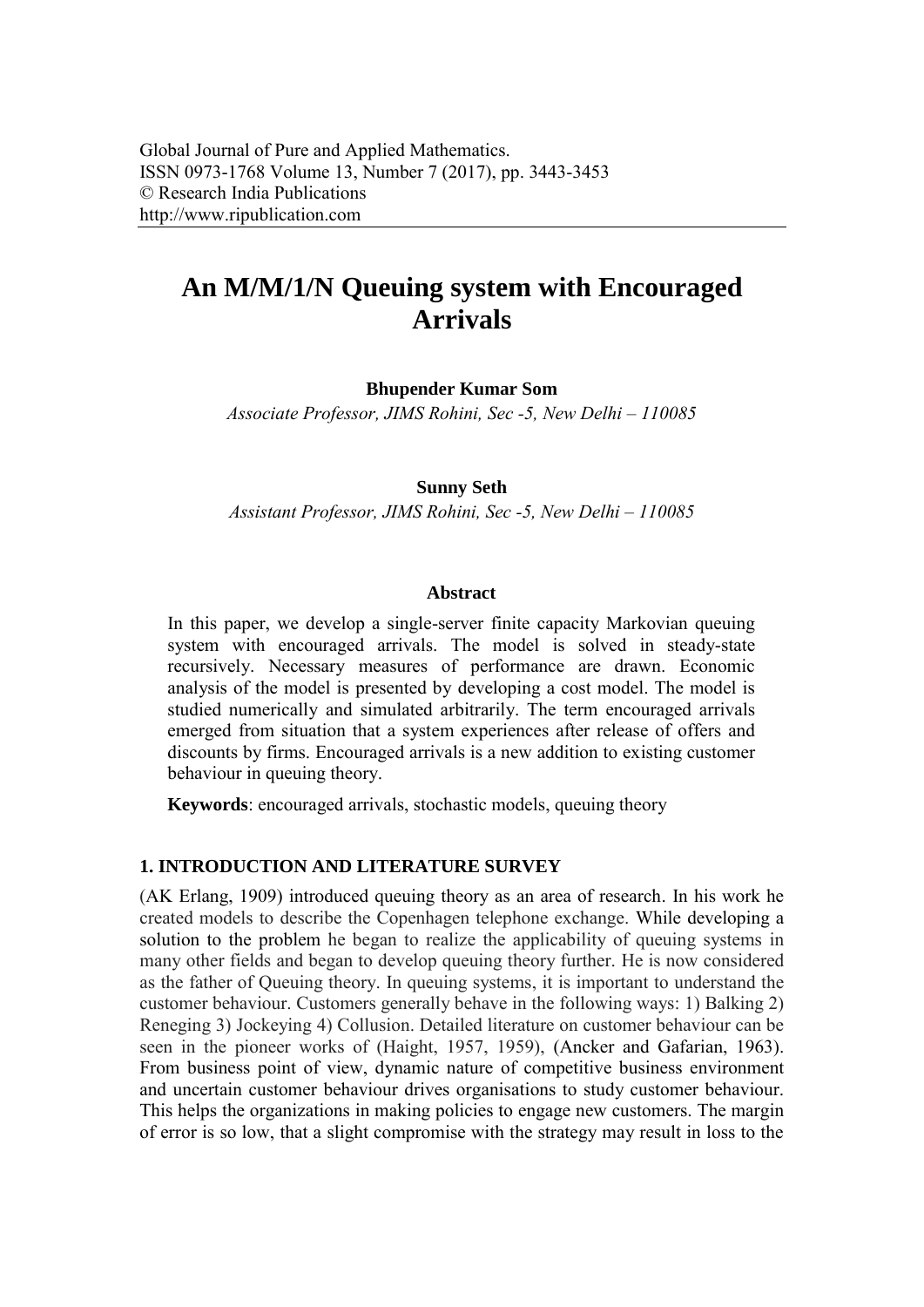business.

In order to engage new customers firms often release various discounts and offers. Let it be online stores or offline stores. Customers also keep on looking for lucrative deals and discounts offered by various organizations and get attracted to visit the particular organization. These attracted customers are termed as *encouraged arrivals* in this paper. The term *encouraged arrivals* contribute to the fundamental queuing literature. Notion of customer mobilisation was introduced by (Jain, et. al., 2014) they called it *reverse balking*. They mentioned that an arriving customer gets attracted towards a system by looking in to large customer base. Whereas reverse balking deals with probability of joining and not joining the system, encouraged arrivals deal with percentage change in customers due to deals and discounts. The phenomenon of encouraged arrivals can also be understood as contrary to discouraged arrivals discussed by (Kumar et. al., 2014). In their work they mentioned that discouraged arrivals occur in accordance to Poisson process defined by parameter  $\frac{\lambda}{n+1}$ . They mentioned that customers are discouraged to join once they look in to large system size. (Raynolds, 1968) presents multi-server queuing model with discouragement. He obtained equilibrium distribution of queue length and derived other performance measures from it. (Natvig, 1975) studied single server birth-death queuing process with state dependent parameters,  $\lambda_n = \frac{\lambda}{n+1}$  $\frac{n}{n+1}$ ,  $n \geq 0$  and  $\mu_n = \mu, n \geq 1$ .

Literature review shows that no researcher has developed a model with encouraged arrivals. To address the above discussed contemporary practical aspect, we develop a single-server Markovian queuing system with encouraged arrivals in this paper. Rest of the paper is organized as per following details. Section 2 deals with mathematical model formulation while section 3 presents solution of the model in steady-state. Measures of performance are derived in section 4. Numerical illustration is presented in section 5. Section 6 deals with economic analysis of the model. Special case of no encouragement is presented in section 7. Conclusion and future scope are given in section 8.

#### **2. MATHEMATICAL MODEL FORMULATION**

A single-server Markovian queuing model is formulated under following assumptions:

- (i) The arrivals occur one by one in accordance to Poisson process with parameter  $\lambda(1 + \eta)$ , where ' $\eta$ ' represents the percentage change in number of customers calculated from past or observed data. For instance, if in past an organization offered discounts and the percentage change in number of customers was observed + 50% or 120% then  $\eta = 0.5$  or  $\eta = 1.2$ respectively.
- (ii) Service times are exponentially distributed with parameter  $\mu$ .
- (iii) Customers are serviced in order of their arrival i.e. the queue discipline is first come first served.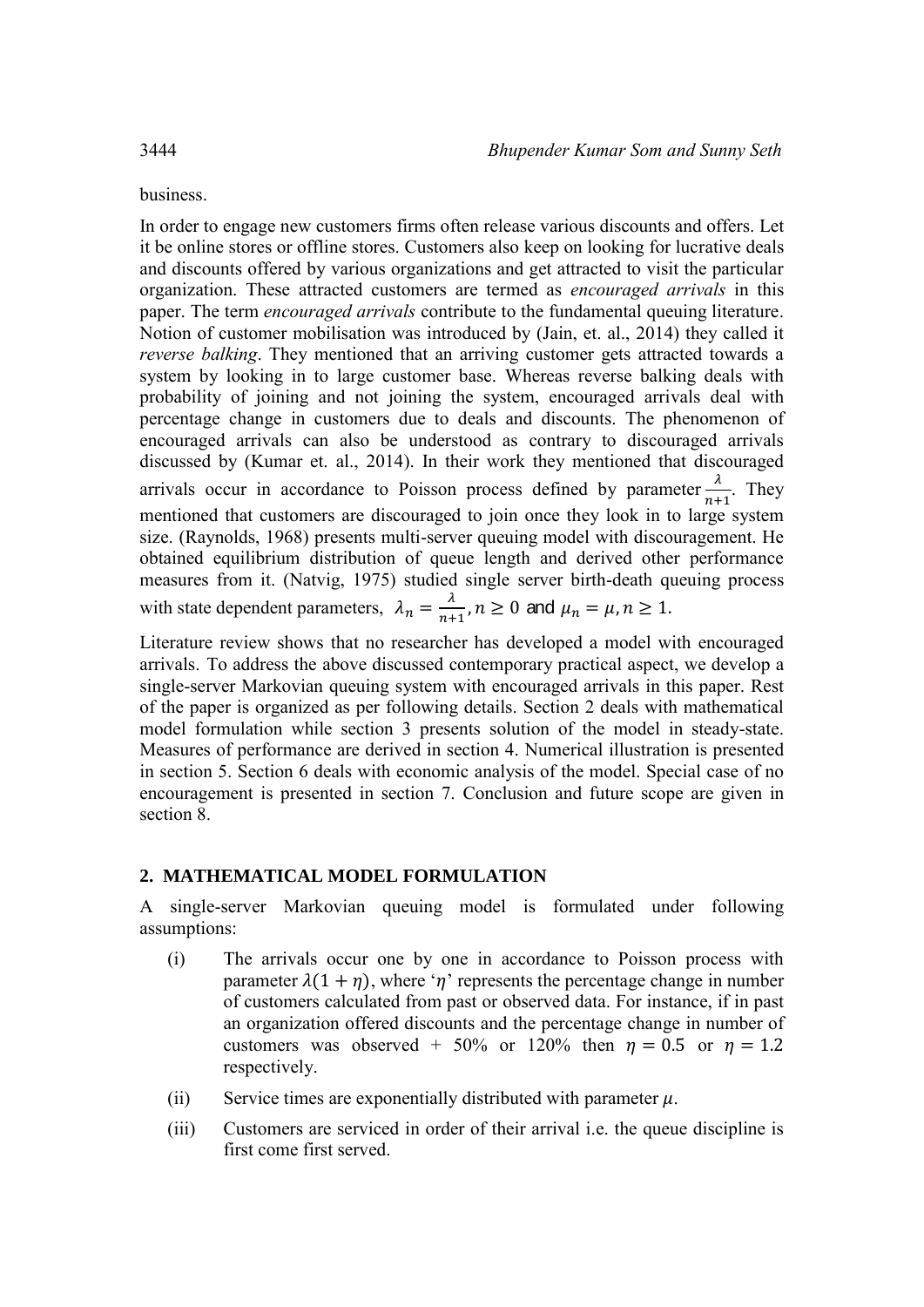- (iv) There is a single server through which the service is provided.
- (v) The capacity of the system is finite say, N.

Differential difference equations governing the model are given by:

$$
\frac{d}{dt}P_0(t) = -\lambda(1+\eta)P_0(t) + \mu P_1(t) \quad ...(1)
$$
\n
$$
\frac{d}{dt}P_n(t) = \lambda(1+\eta)P_{n-1}(t) - \lambda(1+\eta) + \mu P_n(t) + \mu P_{n+1}(t) \quad ...(2)
$$
\n
$$
\frac{d}{dt}P_N(t) = \lambda(1+\eta)P_{N-1}(t) - \mu P_N(t) \quad ...(3)
$$

In steady state,  $as t \to \infty$ ,  $P_n(t) = P_n$  and therefore,  $\frac{d}{dt}P_n(t) = 0$  as  $t \to \infty$  and hence, equations  $(1) - (3)$  become;

$$
0 = -\lambda (1 + \eta) P_0 + \mu P_1 \dots (4)
$$
  
\n
$$
0 = \lambda (1 + \eta) P_{n-1} - \{\lambda (1 + \eta) + \mu \} P_n + \mu P_{n+1} \dots (5)
$$
  
\n
$$
0 = \lambda (1 + \eta) P_{N-1} - \mu P_N \dots (6)
$$

#### **3. STEADY-STATE SOLUTION**

On solving (4) - (6) iteratively we get;

$$
P_n = \Pr\{n \text{ customers in the system}\} = \left[\frac{\lambda(1+\eta)}{\mu}\right]^n P_0; \ 1 \le n \le N-1 \ \dots (7)
$$

And the probability that system is full is given by:

$$
P_N = Pr\{system \text{ is full}\} = \left[\frac{\lambda(1+\eta)}{\mu}\right]^N P_0 \quad \dots (8)
$$

 $\ddot{\phantom{a}}$ 

Using condition of normality  $\sum_{n=0}^{N} P_n = 1$ 

$$
P_0 = Pr\{system \text{ is empty}\} = \left\{1 + \sum_{n=1}^{N} \left[\frac{\lambda(1+\eta)}{\mu}\right]^n\right\}^{-1}
$$

$$
= \frac{1 - \left(\frac{\lambda(1+\eta)}{\mu}\right)}{1 - \left(\frac{\lambda(1+\eta)}{\mu}\right)^{N+1}} \quad \dots (9)
$$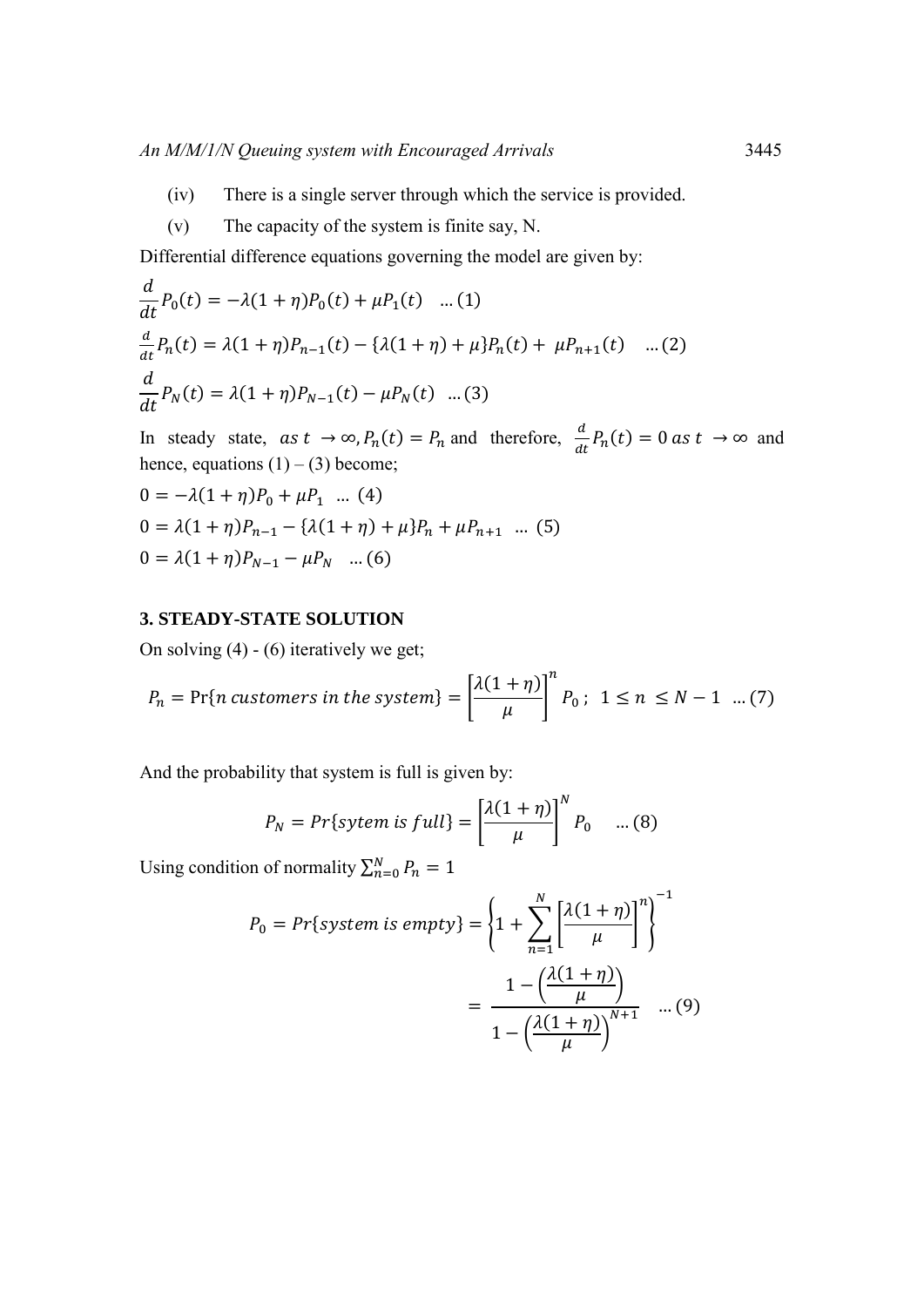#### **4. MEASURES OF PERFORMANCE**

1. Expected System Size (Ls)

$$
L_s = \sum_{n=1}^{N} nP_n
$$

$$
L_s = \sum_{n=1}^{N} n\left[\frac{\lambda(1+\eta)}{\mu}\right]^n P_0 \qquad \dots (10)
$$

2. Expected queue length  $(L_q)$ 

$$
L_q = \sum_{n=1}^{N} (n-1) P_n
$$
  

$$
L_q = \sum_{n=1}^{N} (n-1) \left[ \frac{\lambda (1+\eta)}{\mu} \right]^n P_0 \quad \dots (11)
$$

## **5. NUMERICAL ILLUSTRATION**

In this section we present numerical illustration of the above model.

Variation in  $L_s$  and  $L_q$  with respect to  $\lambda$ 

We take,  $N = 10$ ,  $\mu = 3$ ,  $\eta = 0.5$ 

| Average rate of<br>arrival | <b>Expected System</b><br><b>Size</b> | <b>Expected Queue</b><br>Length |
|----------------------------|---------------------------------------|---------------------------------|
| $(\lambda)$                | (Ls)                                  | $(L_q)$                         |
| 2                          | 5                                     | 4.090909                        |
| 2.1                        | 5.485556                              | 4.555945                        |
| 2.2                        | 5.935946                              | 4.989909                        |
| 2.3                        | 6.345059                              | 5.386128                        |
| 2.4                        | 6.710709                              | 5.741812                        |
| 2.5                        | 7.033686                              | 6.057179                        |
| 2.6                        | 7.316723                              | 6.334452                        |
| 2.7                        | 7.563606                              | 6.576994                        |

**Table -1**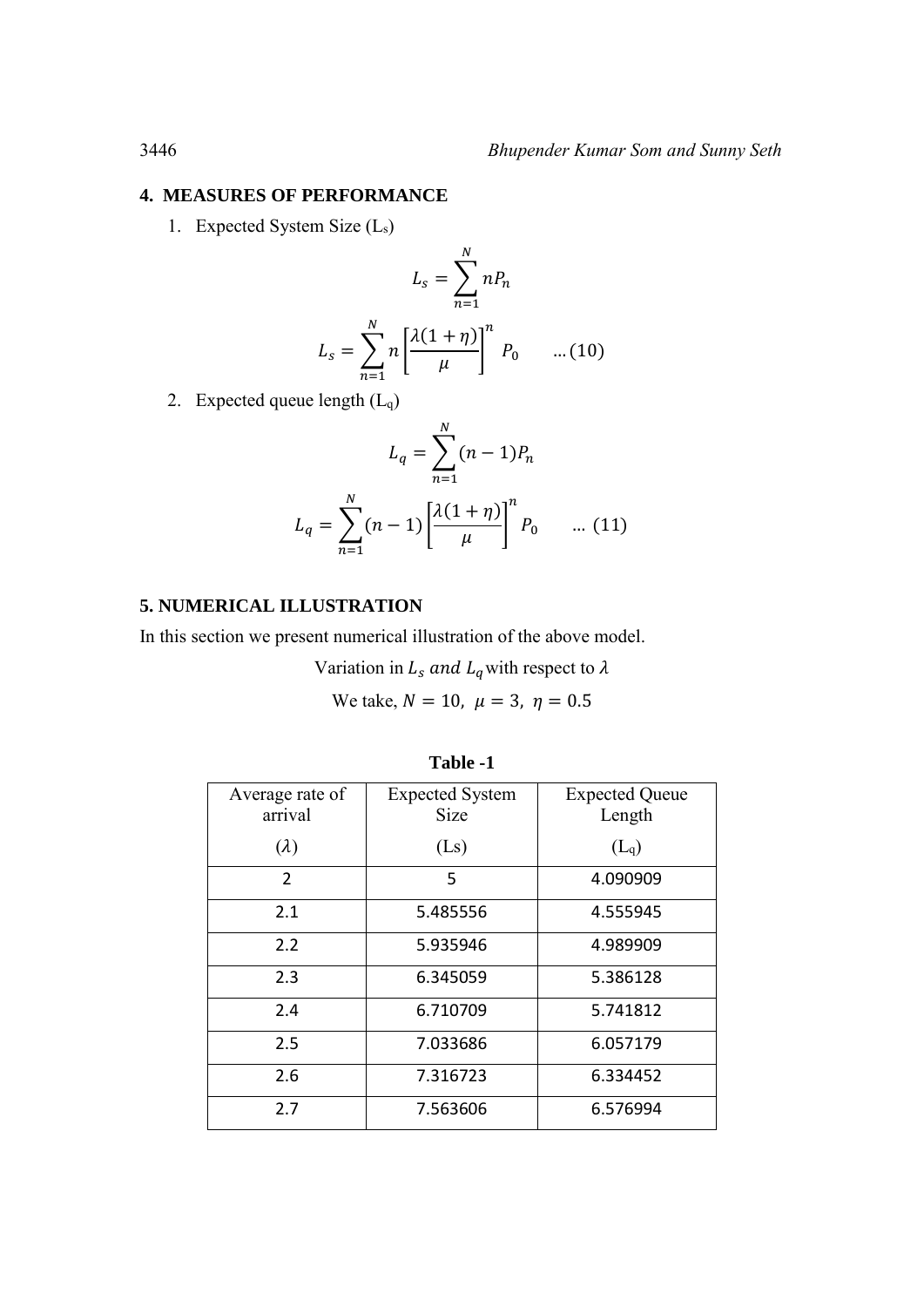| 2.8 | 7.778512 | 6.788639 |
|-----|----------|----------|
| 2.9 | 7.965578 | 6.973261 |
| 3   | 8.128659 | 7.134507 |
| 3.1 | 8.271202 | 7.275671 |
| 3.2 | 8.396219 | 7.399649 |
| 3.3 | 8.506293 | 7.508937 |
| 3.4 | 8.603619 | 7.605667 |
| 3.5 | 8.690049 | 7.691644 |
| 3.6 | 8.767142 | 7.768389 |

Source: simulated data

Above table shows that with increase in arrival rate the expected system size and expected length of queue, both increases. Following graph explains the phenomenon.



#### **Figure -1**

Similarly, the numerical results are obtained by varying service rate

Variation in  $L_s$  and  $L_q$  with respect to  $\mu$ 

We take,  $N = 10$ ,  $\lambda = 3$ ,  $\eta = 0.5$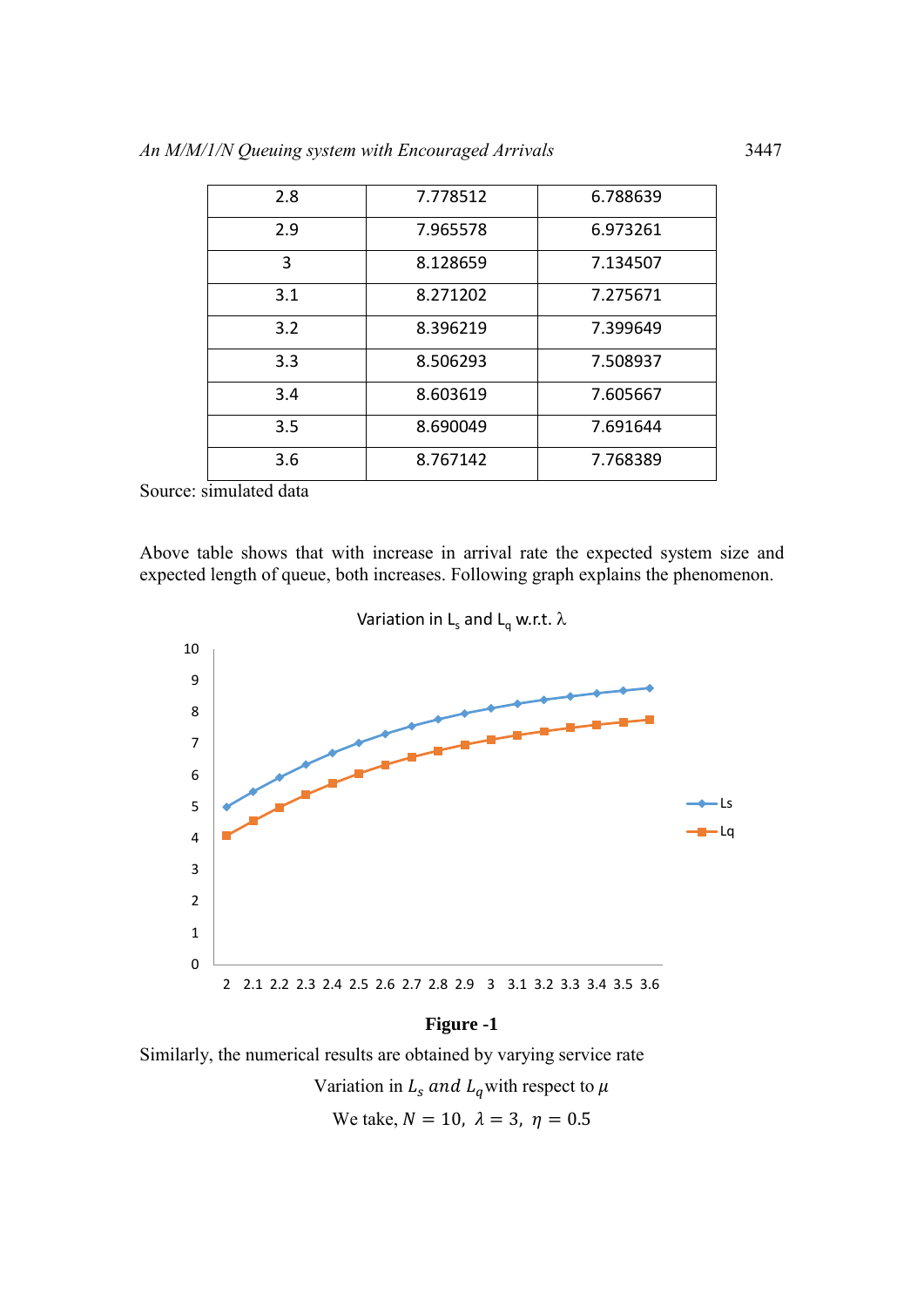| Average rate   | <b>Expected System Size</b> | <b>Expected Queue Length</b> |  |
|----------------|-----------------------------|------------------------------|--|
| of service     | (Ls)                        | $(L_q)$                      |  |
| $(\mu)$        |                             |                              |  |
| 3              | 8.128659                    | 7.134507                     |  |
| 3.1            | 7.971194                    | 6.978809                     |  |
| 3.2            | 7.803335                    | 6.813117                     |  |
| 3.3            | 7.625211                    | 6.637614                     |  |
| 3.4            | 7.437155                    | 6.452687                     |  |
| 3.5            | 7.239722                    | 6.258936                     |  |
| 3.6            | 7.033686                    | 6.057179                     |  |
| 3.7            | 6.820031                    | 5.848435                     |  |
| 3.8            | 6.599936                    | 5.633906                     |  |
| 3.9            | 6.374734                    | 5.414940                     |  |
| $\overline{4}$ | 6.14588                     | 5.192993                     |  |
| 4.1            | 5.91490                     | 4.969578                     |  |
| 4.2            | 5.683341                    | 4.746220                     |  |
| 4.3            | 5.452724                    | 4.524406                     |  |
| 4.4            | 5.224498                    | 4.305540                     |  |
| 4.5            | 5                           | 4.090909                     |  |
| 4.6            | 4.780427                    | 3.881651                     |  |

**Table -2**

Source: simulated data

Above table shows that with increase in service rate the expected system size decreases and so as expected length of queue. Following graph explains the phenomenon.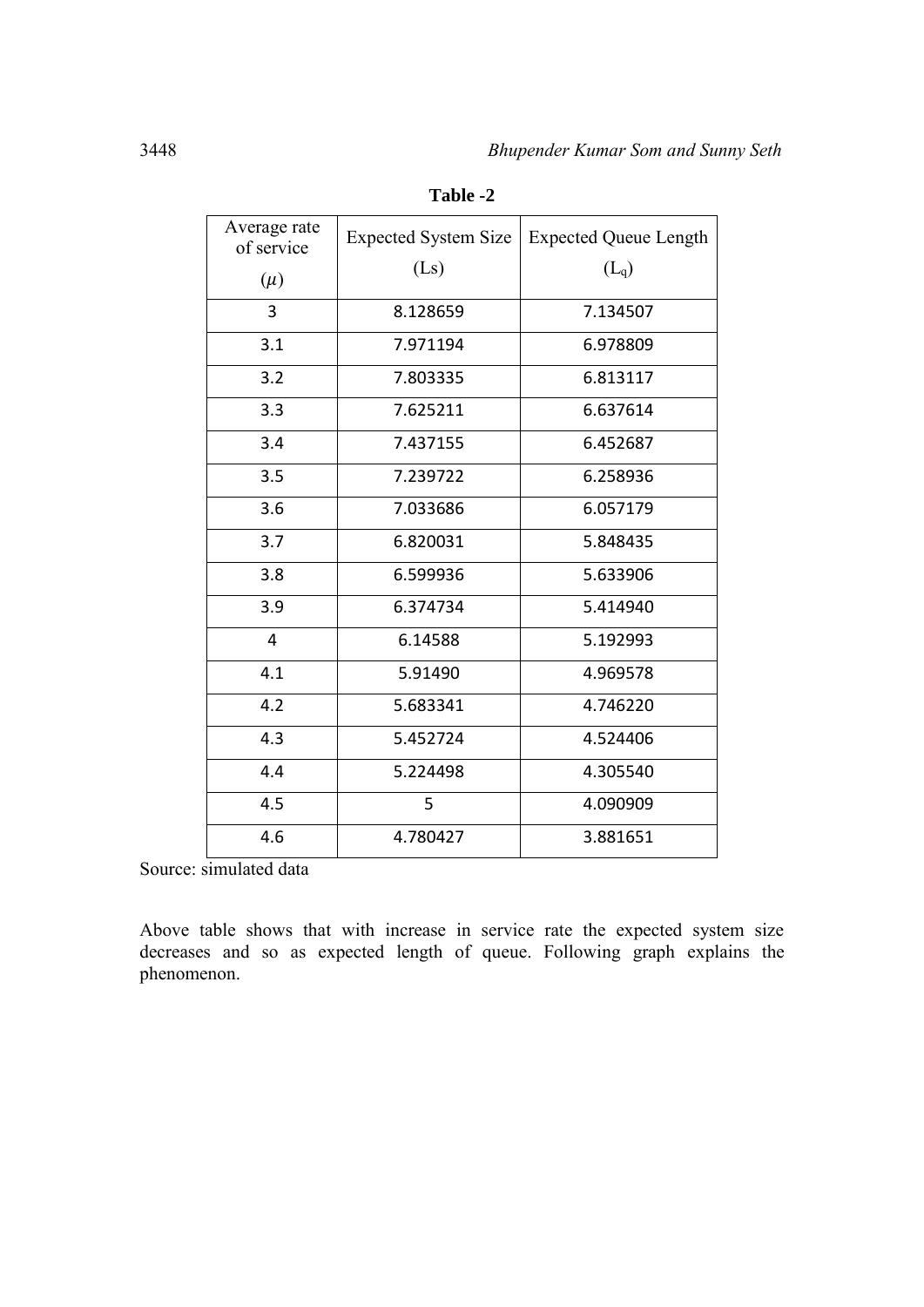

**Figure -2** 

## **6. ECONOMIC ANALYSIS**

Economic analysis of the model is discussed by developing total expected cost (TEC), total expected revenue (TER) and total expected profit (TEP) functions.

Total expected cost of the system (TEC) is given by:

$$
TEC = C_{s}\mu + C_{h} \sum_{n=1}^{N} n \left[ \frac{\lambda(1+\eta)}{\mu} \right]^{n} P_{0} + +C_{L}\lambda \left[ \frac{\lambda(1+\eta)}{\mu} \right]^{N} P_{0}
$$
  
Where, 
$$
P_{0} = \frac{1 - \left( \frac{\lambda(1+\eta)}{\mu} \right)}{1 - \left( \frac{\lambda(1+\eta)}{\mu} \right)^{N+1}}
$$

Total expected revenue (TER) of the system is given by:

$$
TER = R \times \mu \times (1 - P_0)
$$

Total expected profit (TEP) of the system is given by;

$$
TEP = TER - TEC
$$

Where,

 $C_s$  Cost per service per unit time

 $C_h$ = holding cost per unit per unit time

 $C<sub>L</sub>$  = Cost associated to each lost unit per unit time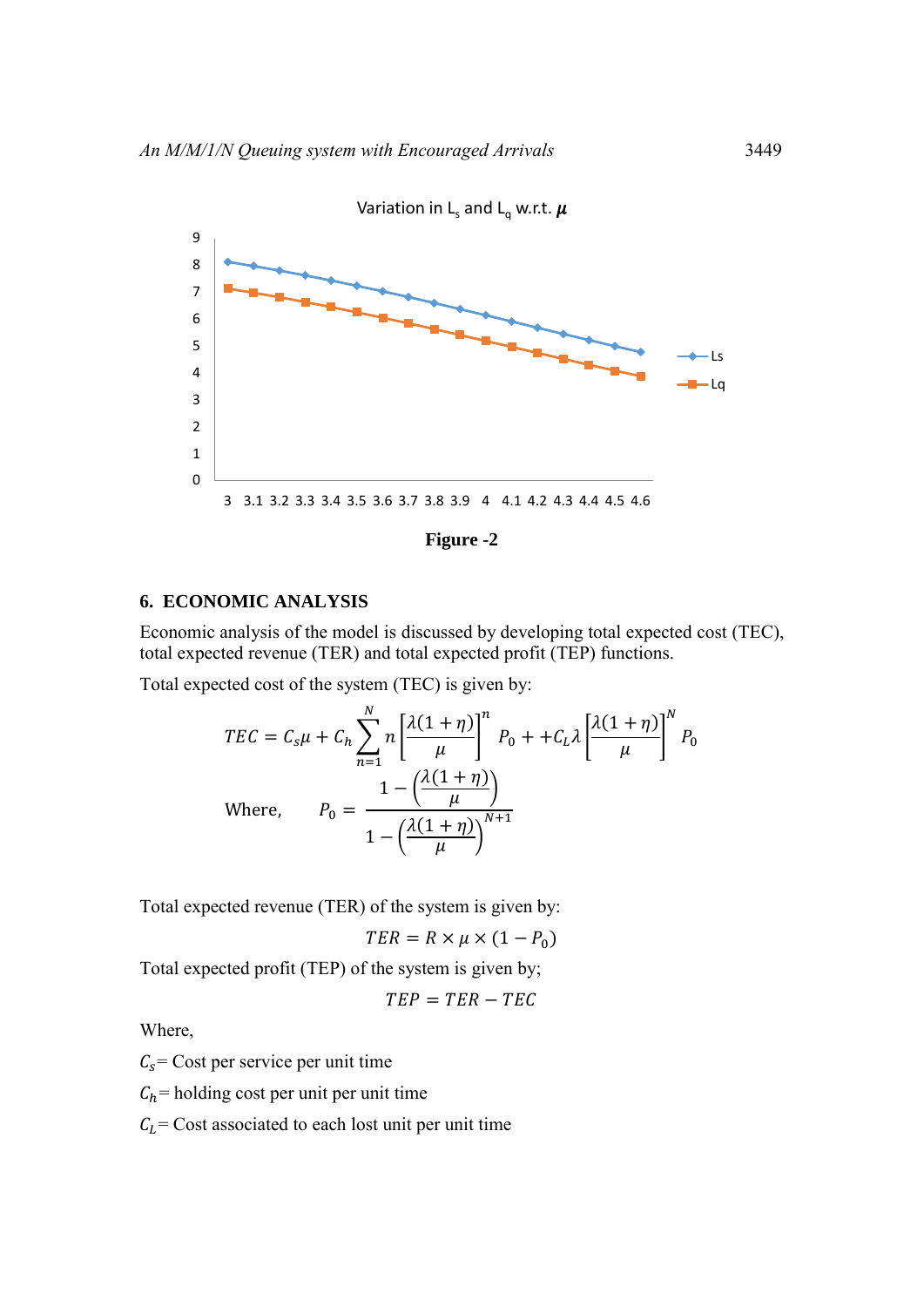$R$  = Revenue earned per unit per unit time

Om the cost model formulated above sensitivity analysis is performed for varying rates of arrival and service.

### **Table -3**

Variation in TEC, TER and TEP with respect to  $\lambda$ 

We take,  $N = 10$ ,  $\mu = 3$ ,  $\eta = 0.5$ ,  $C_S = 10$ ,  $C_L = 15$ ,  $C_h = 2$ ,  $R = 200$ 

| Average rate of<br>arrival | <b>Total Expected Cost</b> | <b>Total Expected</b><br>Revenue | <b>Total Expected</b><br>Profit |
|----------------------------|----------------------------|----------------------------------|---------------------------------|
| $(\lambda)$                | (TEC)                      | (TER)                            | (TEP)                           |
| $\overline{2}$             | 42.72727                   | 545.4545                         | 502.7273                        |
| 2.1                        | 44.58278                   | 557.7667                         | 513.1839                        |
| 2.2                        | 46.49079                   | 567.6221                         | 521.1313                        |
| 2.3                        | 48.42219                   | 575.3586                         | 526.9364                        |
| 2.4                        | 50.35453                   | 581.3377                         | 530.9832                        |
| 2.5                        | 52.27216                   | 585.9043                         | 533.6321                        |
| 2.6                        | 54.16531                   | 589.3627                         | 535.1974                        |
| 2.7                        | 56.02884                   | 591.9675                         | 535.9387                        |
| 2.8                        | 57.86085                   | 593.9234                         | 536.0625                        |
| 2.9                        | 59.66164                   | 595.3904                         | 535.7287                        |
| $\overline{3}$             | 61.43276                   | 596.4911                         | 535.0584                        |
| 3.1                        | 63.17648                   | 597.3185                         | 534.142                         |
| 3.2                        | 64.89534                   | 597.9419                         | 533.0466                        |
| 3.3                        | 66.59192                   | 598.4133                         | 531.8213                        |
| 3.4                        | 68.26869                   | 598.7709                         | 530.5022                        |
| 3.5                        | 69.92793                   | 599.0434                         | 529.1155                        |
| 3.6                        | 71.57169                   | 599.2520                         | 527.6803                        |

Source: simulated data

Above table shows that the total expected profit increases with increase in average rate of arrival, reaches a maximum value at certain level and starts falling down. This is because of the fact that service rate being fixed, after certain level with increasing load on service, cost increases rapidly than revenue.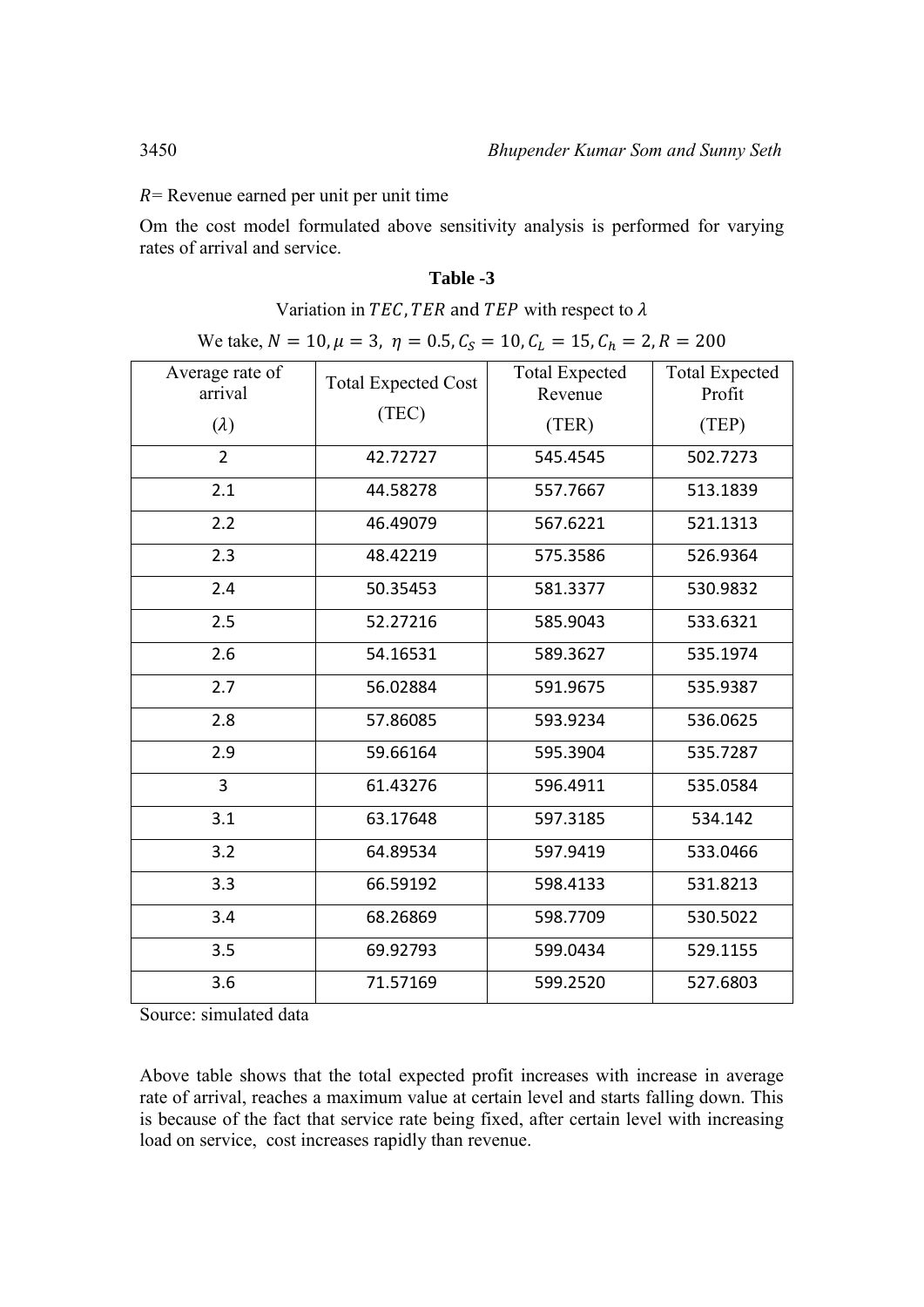#### **Table -4**

# Variation in TEC, TER and TEP with respect to  $\mu$

| $\alpha$ and $\alpha$ , $\alpha$ - $\alpha$ , $\alpha$ - $\beta$ , $\alpha$ - $\alpha$ , $\alpha$ , $\alpha$ - $\alpha$ , $\alpha$ - $\alpha$ , $\alpha$ - $\alpha$ , $\alpha$ - $\alpha$ |                            |                                  |                                 |  |
|-------------------------------------------------------------------------------------------------------------------------------------------------------------------------------------------|----------------------------|----------------------------------|---------------------------------|--|
| Average rate of<br>service                                                                                                                                                                | <b>Total Expected Cost</b> | <b>Total Expected</b><br>Revenue | <b>Total Expected</b><br>Profit |  |
| $(\mu)$                                                                                                                                                                                   | (TEC)                      | (TER)                            | (TEP)                           |  |
| 3                                                                                                                                                                                         | 70.43276                   | 596.4911                         | 526.0584                        |  |
| 3.1                                                                                                                                                                                       | 70.47845                   | 615.2787                         | 544.8003                        |  |
| 3.2                                                                                                                                                                                       | 70.5197                    | 633.7394                         | 563.2197                        |  |
| 3.3                                                                                                                                                                                       | 70.55974                   | 651.8136                         | 581.2538                        |  |
| 3.4                                                                                                                                                                                       | 70.60237                   | 669.4387                         | 598.8363                        |  |
| 3.5                                                                                                                                                                                       | 70.65192                   | 686.5505                         | 615.8986                        |  |
| 3.6                                                                                                                                                                                       | 70.71311                   | 703.0851                         | 632.372                         |  |
| 3.7                                                                                                                                                                                       | 70.79099                   | 718.9814                         | 648.1904                        |  |
| 3.8                                                                                                                                                                                       | 70.89074                   | 734.1826                         | 663.2919                        |  |
| 3.9                                                                                                                                                                                       | 71.01751                   | 748.6393                         | 677.6218                        |  |
| 4                                                                                                                                                                                         | 71.17625                   | 762.3102                         | 691.1339                        |  |
| 4.1                                                                                                                                                                                       | 71.37158                   | 775.1644                         | 703.7928                        |  |
| 4.2                                                                                                                                                                                       | 71.60759                   | 787.1818                         | 715.5742                        |  |
| 4.3                                                                                                                                                                                       | 71.88776                   | 798.3537                         | 726.4660                        |  |
| 4.4                                                                                                                                                                                       | 72.21486                   | 808.6827                         | 736.4679                        |  |
| 4.5                                                                                                                                                                                       | 72.59091                   | 818.1818                         | 745.5909                        |  |
| 4.6                                                                                                                                                                                       | 73.01718                   | 826.8735                         | 753.8563                        |  |
|                                                                                                                                                                                           |                            |                                  |                                 |  |

We take,  $N = 10$ ,  $\lambda = 3$ ,  $n = 0.5$ ,  $C_s = 13$ ,  $C_t = 15$ ,  $C_b = 2$ ,  $R = 200$ 

Source: simulated data

The table shows that the revenue goes high and firms profit keeps on increasing with an improving rate of service.

## **7. SPECIAL CASE**

When,  $\eta = 0$ ,

$$
P_n = \Pr\{n \text{ customers in the system}\} = \left(\frac{\lambda}{\mu}\right)^n P_0 = \rho^n P_0; \ 1 \le n \le N - 1
$$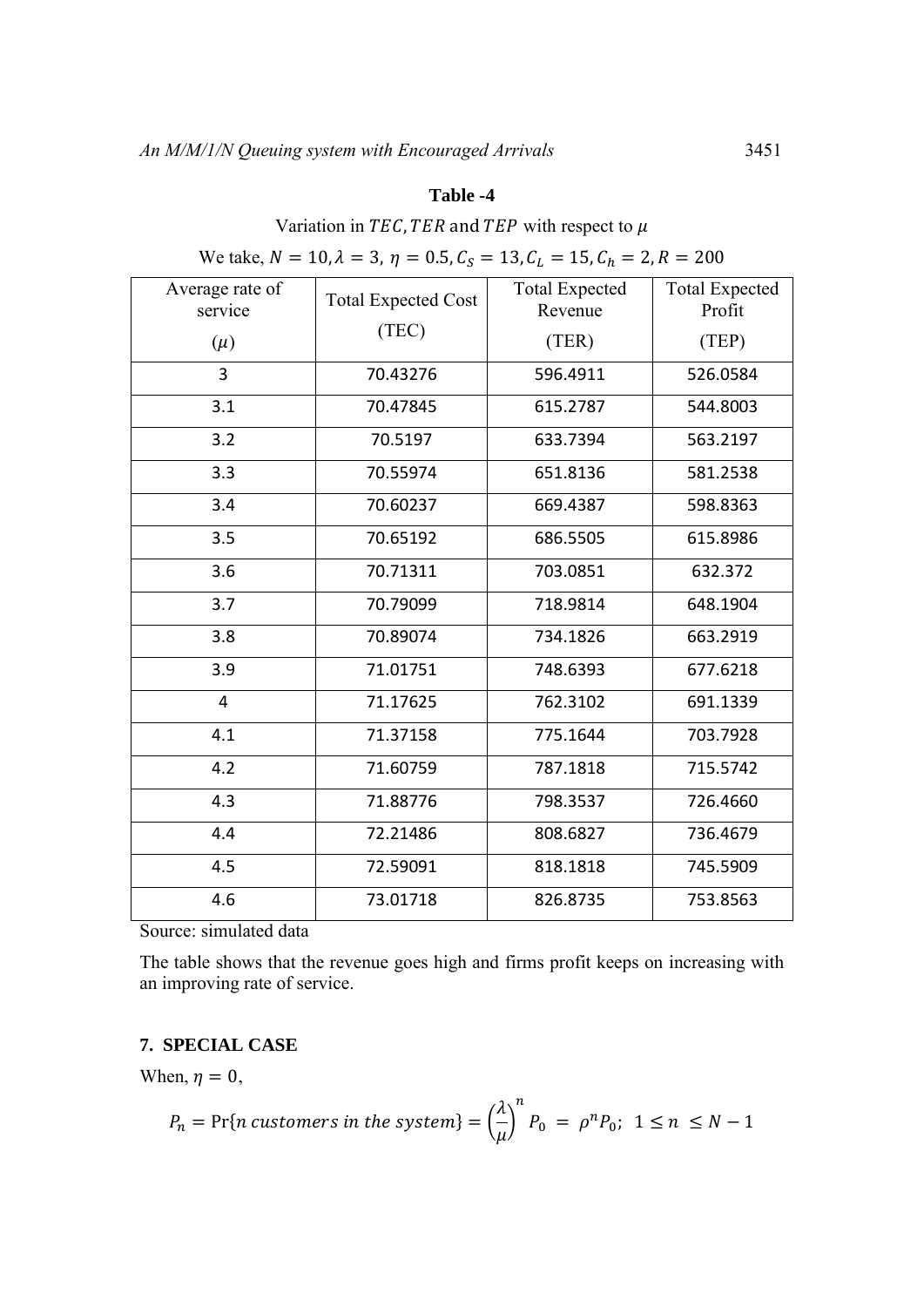$$
P_N = Pr\{system \text{ is full}\} = \left(\frac{\lambda}{\mu}\right)^N P_0 = \rho^N P_0
$$

$$
P_0 = Pr\{system \text{ is empty}\} = \left\{1 + \sum_{n=1}^N \left(\frac{\lambda}{\mu}\right)^n\right\}^{-1}
$$

$$
= \frac{1 - \left(\frac{\lambda}{\mu}\right)}{1 - \left(\frac{\lambda}{\mu}\right)^{N+1}} = \frac{1 - \rho}{1 - \rho^{N+1}}
$$

Where  $\rho = \frac{\lambda}{\mu}$  $\frac{\pi}{\mu}$  < 1, is the traffic intensity.

The system reduces to classical single-server queuing model with finite capacity.

#### **8. CONCLUSIONS AND FUTURE SCOPE**

This paper studies a single server queuing model with encouraged arrivals. The results of the paper are of immense use for any organization encountering the phenomenon of encouraged customers and load on service. By adopting and implementing this model an effective strategy can be planned the economic analysis of the facility can be measured and financial aspect of the business can also be observed.

Further optimization of service rate and system size can be achieved and the system can be studied in transient state. The system can also be studied for heterogeneous service. A multi-server model can also be developed. While the system can also be studied with infinite capacity.

#### **REFERENCES**

- [1] Erlang, A. K. "The theory of probabilities and telephone conversations." *"Nyt Tidsskrift for Matematik" B*, vol. 20, 1909, p. 33–39.
- [2] Haight, F. A. "Queueing with balking." Biom*etrika*, vol. 44, no. 3, 1957, pp. 360-369.
- [3] Haight, Frank A. "Queueing with reneging." *Metrika*, vol. 2, no. 1, 1959, pp. 186-197.
- [4] Ancker, C. J., and A. V. Gafarian. "Some Queuing Problems with Balking and Reneging. I." *Operations Research*, vol. 11, no. 1, 1963, pp. 88-100.
- [5] Ancker, C. J., and A. V. Gafarian. "Some Queuing Problems with Balking and Reneging—II." *Operations Research*, vol. 11, no. 6, 1963, pp. 928-937.
- [6] Reynolds, John F. "The Stationary Solution of a Multiserver Queuing Model with Discouragement." *Operations Research*, vol. 16, no. 1, 1968, pp. 64-71.

,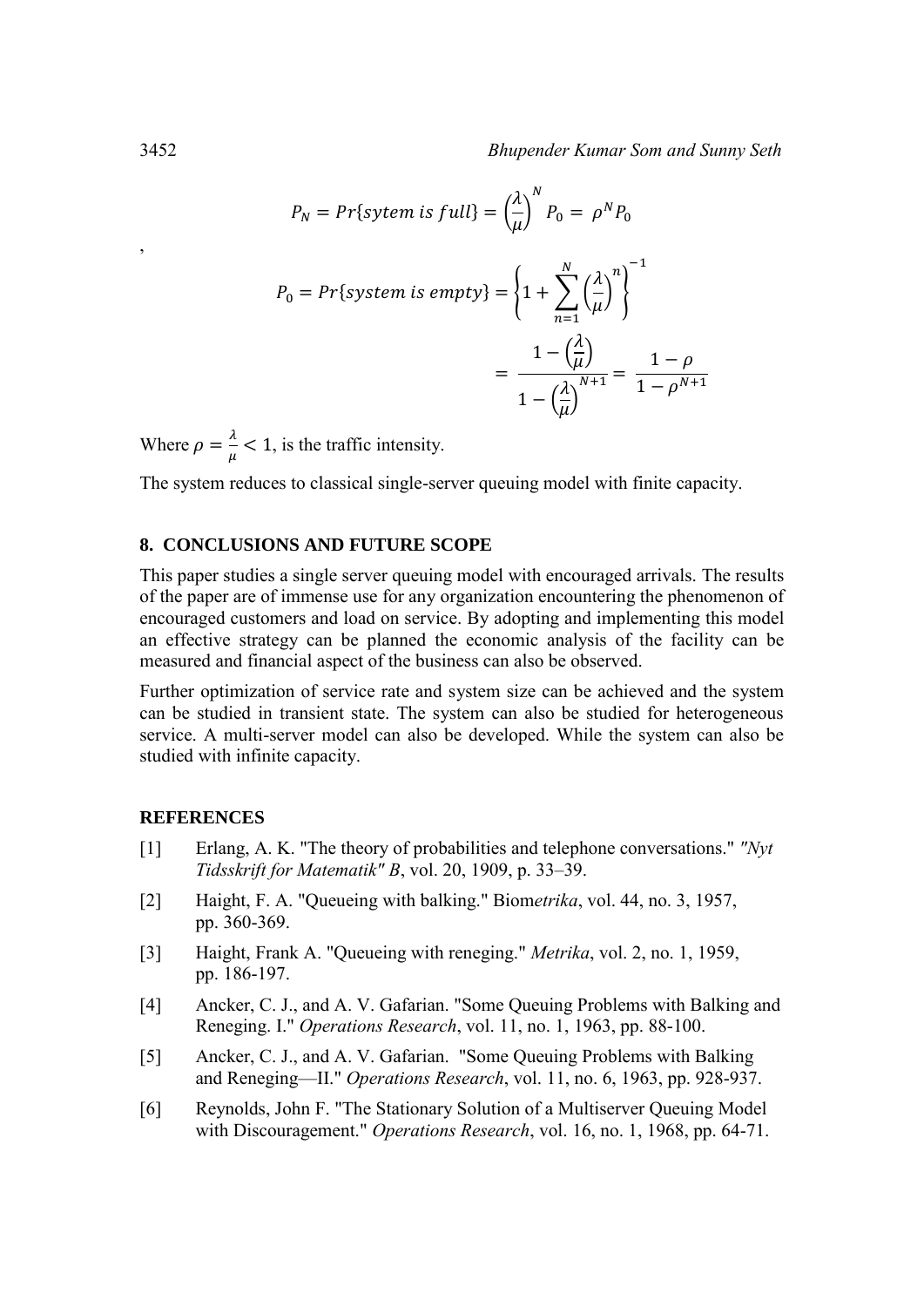- [7] Natvig, B. "On a Queuing Model Where Potential Customers Are Discouraged by Queue Length." *Scandinavian Journal of Statistics*, vol. 2, 1975, pp. 34-42.
- [8] Jain, N. K., Kumar, R., & Som, B. K. "An M/M/1/N Queuing system with reverse balking". American Journal of Operational Research, vol. 4, no. 2, 2014, pp. 17-20.
- [9] Kumar, Rakesh, and Kumar Sharma. "A single-server Markovian queuing system with discouraged arrivals and retention of reneged customers." *Yugoslav Journal of Operations Research*, vol. 24, no. 1, 2014, pp. 119-126.